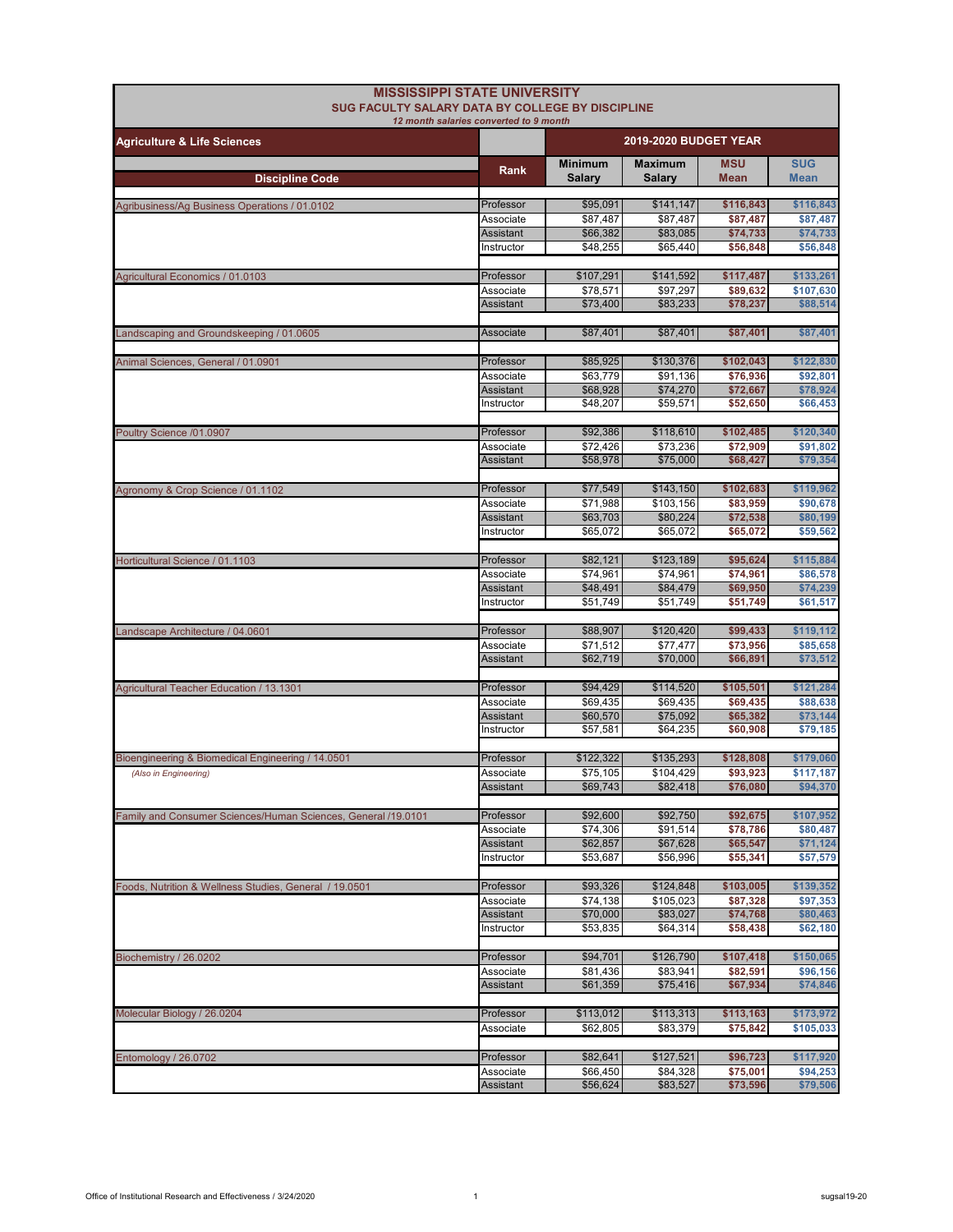| <b>MISSISSIPPI STATE UNIVERSITY</b><br>SUG FACULTY SALARY DATA BY COLLEGE BY DISCIPLINE |                  |                                 |                                 |                           |                           |
|-----------------------------------------------------------------------------------------|------------------|---------------------------------|---------------------------------|---------------------------|---------------------------|
| 12 month salaries converted to 9 month                                                  |                  |                                 |                                 |                           |                           |
| Architecture, Art & Design                                                              |                  | <b>2019-2020 BUDGET YEAR</b>    |                                 |                           |                           |
| <b>Discipline Code</b>                                                                  | Rank             | <b>Minimum</b><br><b>Salary</b> | <b>Maximum</b><br><b>Salary</b> | <b>MSU</b><br><b>Mean</b> | <b>SUG</b><br><b>Mean</b> |
|                                                                                         |                  |                                 |                                 |                           |                           |
| Architecture / 04.0201                                                                  | Professor        | \$83,540                        | \$103,920                       | \$93,920                  | \$130,249                 |
|                                                                                         | Associate        | \$74,097                        | \$80,785                        | \$76,329                  | \$92,713                  |
|                                                                                         | Assistant        | \$56,000                        | \$66,229                        | \$62,178                  | \$75,058                  |
|                                                                                         |                  |                                 |                                 |                           |                           |
| Interior Architecture / 04.0501                                                         | Professor        | \$99,869                        | \$99,869                        | \$99,869                  | \$91,956                  |
|                                                                                         | Associate        | \$63,479                        | \$66,727                        | \$65,103                  | \$83,934                  |
|                                                                                         | Assistant        | \$50,000                        | \$61,000                        | \$55,887                  | \$62,085                  |
|                                                                                         | Instructor       | \$55,000                        | \$55,000                        | \$55,000                  | \$52,863                  |
|                                                                                         |                  |                                 |                                 |                           |                           |
| Visual & Performing Arts, General / 50.0101                                             | Professor        | \$47,713                        | \$79,645                        | \$72,621                  | \$109,734                 |
|                                                                                         | Associate        | \$61,593                        | \$103,886                       | \$73,937                  | \$88,094                  |
|                                                                                         | Assistant        | \$50,000                        | \$63,542                        | \$58,071                  | \$67,204                  |
|                                                                                         | Instructor       | \$42,445                        | \$42,445                        | \$42,445                  | \$54,495                  |
|                                                                                         |                  |                                 |                                 |                           |                           |
| Construction Management / 52.2001                                                       | Professor        | \$108,528                       | \$108,528                       | \$108,528                 | \$130,697                 |
|                                                                                         | Associate        | \$84,644                        | \$84,644                        | \$84,644                  | \$104,248                 |
|                                                                                         | <b>Assistant</b> | \$65,000                        | \$81,200                        | \$72.379                  | \$77.993                  |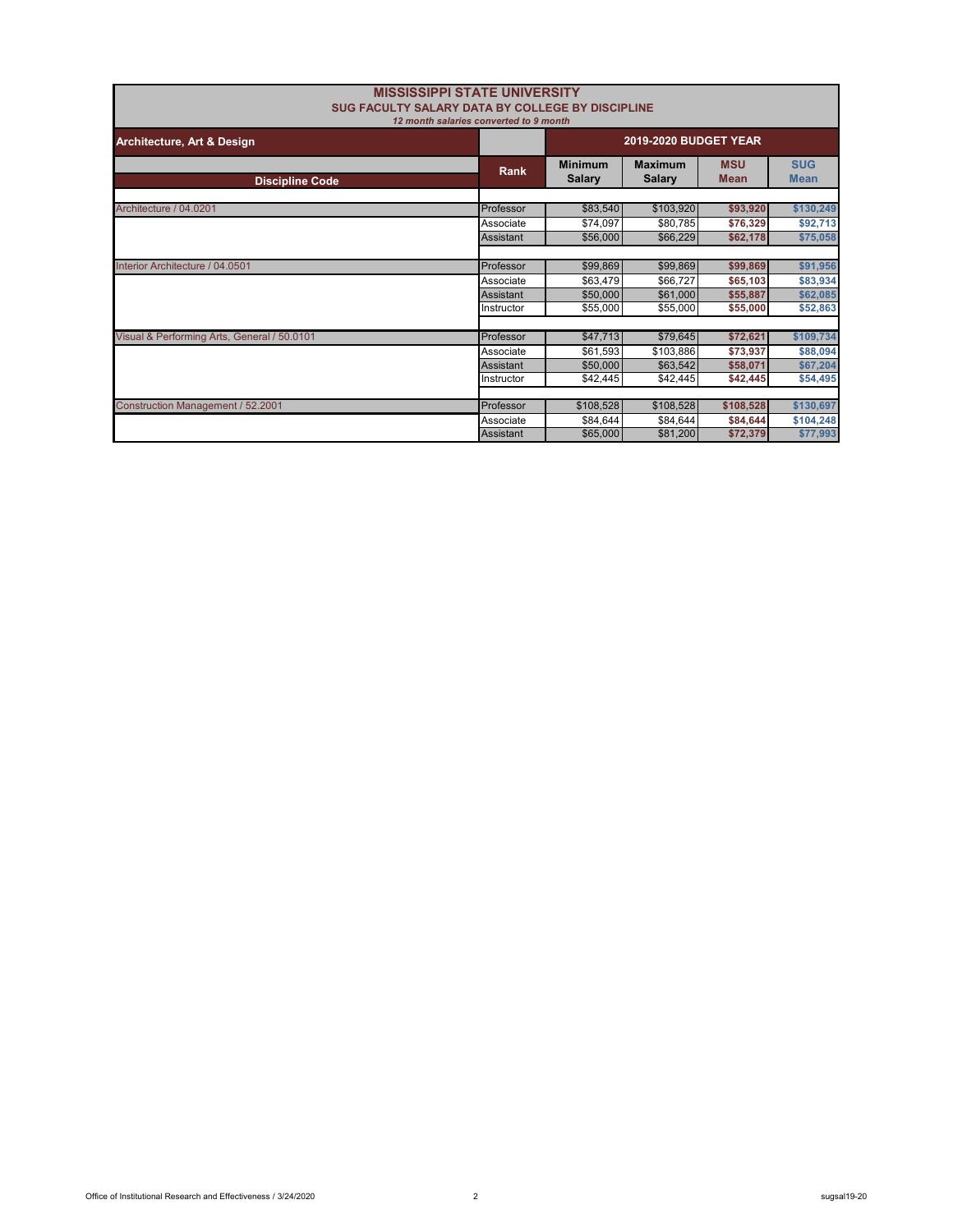| <b>MISSISSIPPI STATE UNIVERSITY</b><br>SUG FACULTY SALARY DATA BY COLLEGE BY DISCIPLINE | 12 month salaries converted to 9 month |                                 |                                 |                       |                           |
|-----------------------------------------------------------------------------------------|----------------------------------------|---------------------------------|---------------------------------|-----------------------|---------------------------|
| <b>Arts &amp; Sciences</b>                                                              |                                        |                                 | <b>2019-2020 BUDGET YEAR</b>    |                       |                           |
| <b>Discipline Code</b>                                                                  | Rank                                   | <b>Minimum</b><br><b>Salary</b> | <b>Maximum</b><br><b>Salary</b> | <b>MSU</b><br>Mean    | <b>SUG</b><br><b>Mean</b> |
|                                                                                         |                                        |                                 |                                 |                       |                           |
| Speech Communication & Rhetoric / 09.0101                                               | Professor                              | \$93,352                        | \$122,957                       | \$106,459             | \$125,101                 |
|                                                                                         | Associate<br>Assistant                 | \$69,984<br>\$60,600            | \$74,467<br>\$63,036            | \$71,886<br>\$61,789  | \$80,534<br>\$73,409      |
|                                                                                         | Instructor                             | \$40,464                        | \$58,860                        | \$46,251              | \$44,797                  |
|                                                                                         |                                        |                                 |                                 |                       |                           |
| Foreign Language & Literatures, General / 16.0101                                       | Professor                              | \$72,161                        | \$99,018                        | \$87,980              | \$104,903                 |
|                                                                                         | Associate                              | \$59,153                        | \$71,037                        | \$63,055              | \$77.504                  |
|                                                                                         | Assistant                              | \$56,550                        | \$58,281                        | \$57,418              | \$63,742                  |
|                                                                                         | Instructor                             | \$33,000                        | \$38,120                        | \$34,995              | \$43,750                  |
|                                                                                         |                                        |                                 |                                 |                       |                           |
| English Language & Literature, General / 23.0101                                        | Professor<br>Associate                 | \$69,618<br>\$61,802            | \$96,612<br>\$74,000            | \$78,355<br>\$65,072  | \$120,843<br>\$83,983     |
|                                                                                         | Assistant                              | \$55,910                        | \$61,343                        | \$57,275              | \$68,633                  |
|                                                                                         | Instructor                             | \$33,000                        | \$55,000                        | \$37,592              | \$44,030                  |
|                                                                                         |                                        |                                 |                                 |                       |                           |
| Biology/Biological Sciences, General / 26.0101                                          | Professor                              | \$86,098                        | \$132,747                       | \$113,350             | \$133,914                 |
|                                                                                         | Associate                              | \$71.809                        | \$102,639                       | \$78,319              | \$91,114                  |
|                                                                                         | <b>Assistant</b>                       | \$66,000                        | \$68,617                        | \$67,319              | \$78,054                  |
|                                                                                         | Instructor                             | \$43,000                        | \$61,029                        | \$48,544              | \$50,902                  |
|                                                                                         | Professor                              | \$94,221                        |                                 |                       | \$137,893                 |
| Applied Mathematics, General / 27.0301                                                  | Associate                              | \$69,386                        | \$146,645<br>\$85,852           | \$110,132<br>\$75,616 | \$94,934                  |
|                                                                                         | Assistant                              | \$53,100                        | \$77,910                        | \$66,295              | \$77,906                  |
|                                                                                         | Instructor                             | \$38,000                        | \$43,833                        | \$40,513              | \$40,513                  |
|                                                                                         |                                        |                                 |                                 |                       |                           |
| Philosophy / 38.0101                                                                    | Professor                              | \$88,950                        | \$114,091                       | \$100,449             | \$123,234                 |
|                                                                                         | Associate                              | \$61,813                        | \$85,890                        | \$70,600              | \$79,699                  |
|                                                                                         | Assistant                              | \$55,207                        | \$59,113                        | \$57,137              | \$65,335                  |
|                                                                                         | Instructor                             | \$36,000                        | \$45,455                        | \$39,006              | \$43,122                  |
| Chemistry, General / 40.0501                                                            | Professor                              | \$94,106                        | \$132,918                       | \$106,580             | \$152,387                 |
|                                                                                         | Associate                              | \$85,000                        | \$91,713                        | \$88,239              | \$95,362                  |
|                                                                                         | Assistant                              | \$58,140                        | \$77,140                        | \$68,883              | \$79,784                  |
|                                                                                         | Instructor                             | \$53,530                        | \$56,835                        | \$54,638              | \$56,791                  |
|                                                                                         |                                        |                                 |                                 |                       |                           |
| Geology/Earth Science, General / 40.0601                                                | Professor                              | \$81,499                        | \$116,212                       | \$90,489              | \$141,986                 |
|                                                                                         | Associate                              | \$70,882                        | \$72,760                        | \$71,936              | \$103,542                 |
|                                                                                         | <b>Assistant</b>                       | \$50,750                        | \$73,620                        | \$59,767              | \$84,067                  |
|                                                                                         | Instructor                             | \$39,970                        | \$44,877                        | \$42,683              | \$56,910                  |
| Physics, General / 40.0801                                                              | Professor                              | \$83,174                        | \$138,169                       | \$100,219             | \$147,946                 |
|                                                                                         | Associate                              | \$74,220                        | \$78,650                        | \$76,083              | \$97,523                  |
|                                                                                         | Assistant                              | \$50,000                        | \$71,460                        | \$66,469              | \$84,354                  |
|                                                                                         | Instructor                             | \$52,000                        | \$57,130                        | \$54,050              | \$57,393                  |
|                                                                                         |                                        |                                 |                                 |                       |                           |
| Psychology, General / 42.0101                                                           | Professor                              | \$98,810                        | \$132,581                       | \$117,674             | \$142,269                 |
|                                                                                         | Associate                              | \$67,103                        | \$81,670                        | \$77,957              | \$95,238                  |
|                                                                                         | Assistant<br>Instructor                | \$60,155<br>\$41,780            | \$69,000<br>\$41,780            | \$67,308<br>\$41,780  | \$78,021                  |
|                                                                                         |                                        |                                 |                                 |                       | \$57,302                  |
| Public Administration / 44.0401                                                         | Professor                              | \$113,293                       | \$113,293                       | \$113,293             | \$160,289                 |
|                                                                                         | Associate                              | \$74,981                        | \$78,586                        | \$76,496              | \$114,068                 |
|                                                                                         | <b>Assistant</b>                       | \$66,450                        | \$106,026                       | \$79,674              | \$90,131                  |
|                                                                                         | Instructor                             | \$42,413                        | \$61,350                        | \$50,590              | \$87,583                  |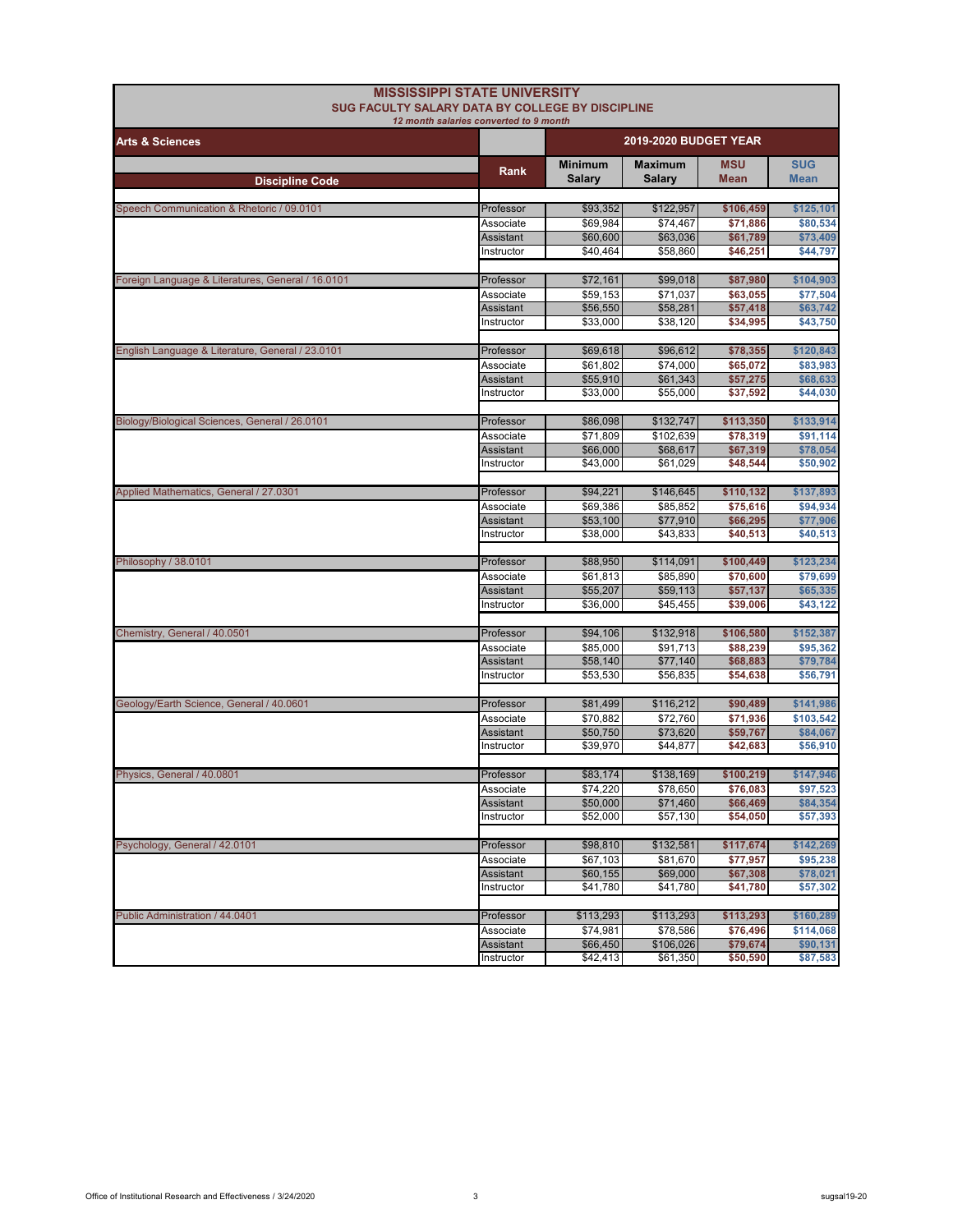|                                                   | <b>MISSISSIPPI STATE UNIVERSITY</b><br>SUG FACULTY SALARY DATA BY COLLEGE BY DISCIPLINE<br>12 month salaries converted to 9 month |                                 |                                 |                           |                           |  |
|---------------------------------------------------|-----------------------------------------------------------------------------------------------------------------------------------|---------------------------------|---------------------------------|---------------------------|---------------------------|--|
| <b>Arts &amp; Sciences</b>                        |                                                                                                                                   | <b>2019-2020 BUDGET YEAR</b>    |                                 |                           |                           |  |
| <b>Discipline Code</b>                            | <b>Rank</b>                                                                                                                       | <b>Minimum</b><br><b>Salary</b> | <b>Maximum</b><br><b>Salary</b> | <b>MSU</b><br><b>Mean</b> | <b>SUG</b><br><b>Mean</b> |  |
|                                                   |                                                                                                                                   |                                 |                                 |                           |                           |  |
| Social Work / 44.0701                             | Professor                                                                                                                         | \$84,187                        | \$84,187                        | \$84,187                  | \$127,819                 |  |
|                                                   | Associate                                                                                                                         | \$80.173                        | \$80.173                        | \$80,173                  | \$87,597                  |  |
|                                                   | Assistant                                                                                                                         | \$53,255                        | \$66,480                        | \$59,868                  | \$67,693                  |  |
|                                                   | Instructor                                                                                                                        | \$43,176                        | \$53,673                        | \$48,763                  | \$54,121                  |  |
| Anthropology / 45.0201                            | Professor                                                                                                                         | \$97,228                        | \$101,649                       | \$99,439                  | \$128,193                 |  |
|                                                   | Associate                                                                                                                         | \$72,896                        | \$88,809                        | \$78,687                  | \$91,632                  |  |
|                                                   | Assistant                                                                                                                         | \$60,900                        | \$63,668                        | \$62,337                  | \$72,756                  |  |
| Criminology / 45.0401                             | Professor                                                                                                                         | \$106,191                       | \$106,191                       | \$106,191                 | \$159,270                 |  |
|                                                   | Assistant                                                                                                                         | \$63,804                        | \$63,804                        | \$63,804                  | \$83,621                  |  |
|                                                   | Instructor                                                                                                                        | \$44,471                        | \$44,471                        | \$44,471                  | \$60,773                  |  |
|                                                   |                                                                                                                                   |                                 |                                 |                           |                           |  |
| Political Science & Government, General / 45.1001 | Professor                                                                                                                         | \$108,399                       | \$108,399                       | \$108,399                 | \$147,729                 |  |
|                                                   | Associate                                                                                                                         | \$74,203                        | \$74,203                        | \$74,203                  | \$98,846                  |  |
|                                                   | <b>Assistant</b>                                                                                                                  | \$64,390                        | \$67,480                        | \$65,943                  | \$74,853                  |  |
|                                                   | Instructor                                                                                                                        | \$42.978                        | \$42.978                        | \$42,978                  | \$54,179                  |  |
| Sociology / 45.1101                               | Professor                                                                                                                         | \$84,581                        | \$130.812                       | \$105,086                 | \$139,837                 |  |
|                                                   | Associate                                                                                                                         | \$79.031                        | \$109,608                       | \$92,160                  | \$86,246                  |  |
|                                                   | <b>Assistant</b>                                                                                                                  | \$60,157                        | \$73,195                        | \$66,893                  | \$72,513                  |  |
|                                                   | Instructor                                                                                                                        | \$40,000                        | \$48,947                        | \$44,473                  | \$49,089                  |  |
| History, General / 54.0101                        | Professor                                                                                                                         | \$79,683                        | \$134,588                       | \$93,539                  | \$127,446                 |  |
|                                                   | Associate                                                                                                                         | \$68.465                        | \$83.516                        | \$73,843                  | \$83.923                  |  |
|                                                   | <b>Assistant</b>                                                                                                                  | \$40,000                        | \$69,360                        | \$65,117                  | \$68,196                  |  |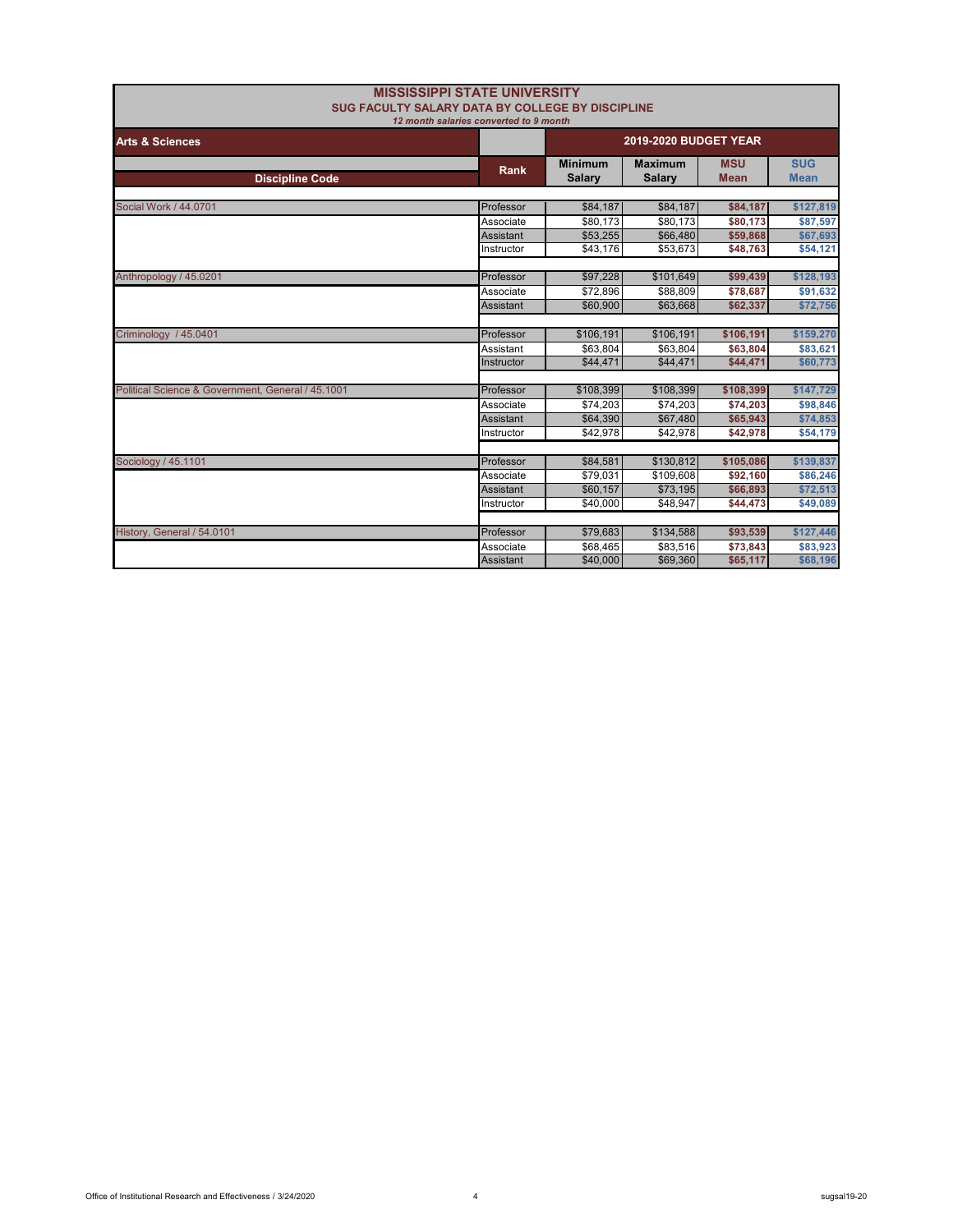| SUG FACULTY SALARY DATA BY COLLEGE BY DISCIPLINE        | <b>MISSISSIPPI STATE UNIVERSITY</b><br>12 month salaries converted to 9 month |                                 |                                 |                           |                           |
|---------------------------------------------------------|-------------------------------------------------------------------------------|---------------------------------|---------------------------------|---------------------------|---------------------------|
| <b>Business</b>                                         |                                                                               |                                 | 2019-2020 BUDGET YEAR           |                           |                           |
| <b>Discipline Code</b>                                  | <b>Rank</b>                                                                   | <b>Minimum</b><br><b>Salarv</b> | <b>Maximum</b><br><b>Salary</b> | <b>MSU</b><br><b>Mean</b> | <b>SUG</b><br><b>Mean</b> |
| Business Administration & Management, General / 52.0201 | Professor                                                                     | \$127,651                       | \$177,014                       | \$146,649                 | \$232,260                 |
|                                                         | Associate                                                                     | \$120.350                       | \$147.084                       | \$133,023                 | \$171,499                 |
|                                                         | <b>Assistant</b>                                                              | \$98,423                        | \$128,145                       | \$120,419                 | \$152,931                 |
|                                                         | Instructor                                                                    | \$48,480                        | \$61,002                        | \$52,376                  | \$84,842                  |
|                                                         |                                                                               |                                 |                                 |                           |                           |
| Accounting / 52.0301                                    | Professor                                                                     | \$135,518                       | \$208,185                       | \$171,852                 | \$231,073                 |
|                                                         | Associate                                                                     | \$113,795                       | \$160,662                       | \$134,866                 | \$193,225                 |
|                                                         | Assistant                                                                     | \$121,270                       | \$171,700                       | \$159,353                 | \$184,379                 |
|                                                         | Instructor                                                                    | \$72,712                        | \$72,712                        | \$72,712                  | \$89,747                  |
|                                                         |                                                                               |                                 |                                 |                           |                           |
| Business/Managerial Economics / 52.0601                 | Professor                                                                     | \$97,434                        | \$151,657                       | \$124,564                 | \$180,053                 |
|                                                         | Associate                                                                     | \$101.123                       | \$106,419                       | \$103,771                 | \$141,418                 |
|                                                         | <b>Assistant</b>                                                              | \$69,506                        | \$101,000                       | \$83,403                  | \$119,509                 |
|                                                         |                                                                               |                                 |                                 |                           |                           |
| Finance, General / 52.0801                              | Professor                                                                     | \$155,363                       | \$242,837                       | \$192,498                 | \$239,393                 |
|                                                         | Associate                                                                     | \$123,415                       | \$200,620                       | \$170,479                 | \$202,487                 |
|                                                         | <b>Assistant</b>                                                              | \$131,625                       | \$173,417                       | \$152,521                 | \$181,204                 |
|                                                         |                                                                               |                                 |                                 |                           |                           |
| Management Information Systems, General / 52.1201       | Professor                                                                     | \$137,370                       | \$211,697                       | \$174,534                 | \$216,254                 |
|                                                         | Associate                                                                     | \$124,542                       | \$131,249                       | \$127,931                 | \$151,688                 |
|                                                         | <b>Assistant</b>                                                              | \$101,000                       | \$134,000                       | \$117,500                 | \$152,955                 |
|                                                         | Instructor                                                                    | \$55,789                        | \$55,789                        | \$55,789                  | \$99,549                  |
|                                                         |                                                                               |                                 |                                 |                           |                           |
| Marketing/Marketing Management, General / 52.1401       | Professor                                                                     | \$122,768                       | \$153,887                       | \$142,536                 | \$227,575                 |
|                                                         | Associate                                                                     | \$131.615                       | \$164,531                       | \$144,852                 | \$160,489                 |
|                                                         | <b>Assistant</b>                                                              | \$97,922                        | \$140,000                       | \$125,023                 | \$150,450                 |
|                                                         | Instructor                                                                    | \$41.724                        | \$58,374                        | \$48,993                  | \$77,297                  |
|                                                         |                                                                               |                                 |                                 |                           |                           |
| <b>Insurance - 52,1701</b>                              | Instructor                                                                    | \$56,232                        | \$56,232                        | \$56,232                  | \$56,232                  |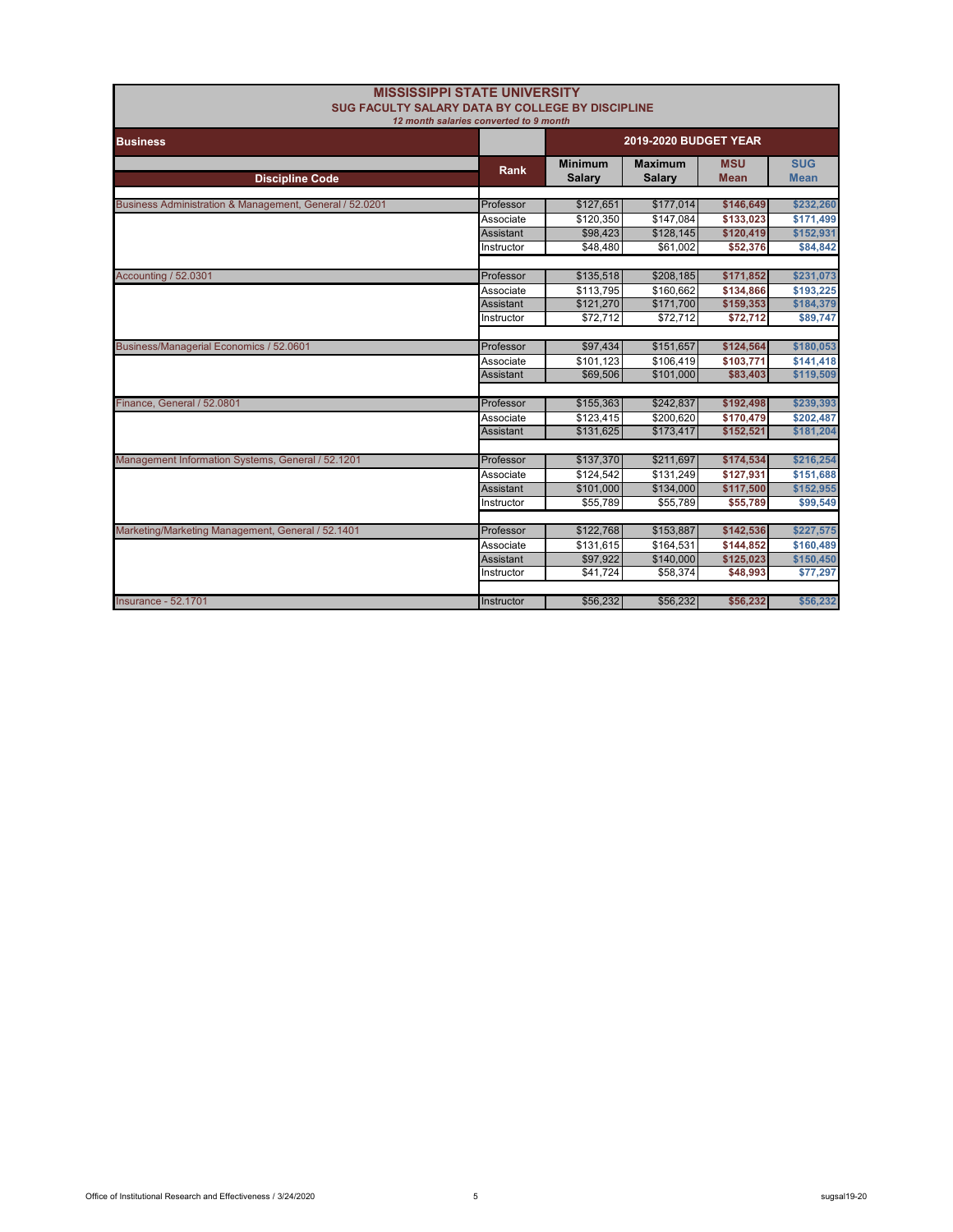| <b>MISSISSIPPI STATE UNIVERSITY</b>                                                   |                                        |                      |                              |                      |                      |  |
|---------------------------------------------------------------------------------------|----------------------------------------|----------------------|------------------------------|----------------------|----------------------|--|
| SUG FACULTY SALARY DATA BY COLLEGE BY DISCIPLINE                                      |                                        |                      |                              |                      |                      |  |
|                                                                                       | 12 month salaries converted to 9 month |                      |                              |                      |                      |  |
| <b>Education</b>                                                                      |                                        |                      | <b>2019-2020 BUDGET YEAR</b> |                      |                      |  |
|                                                                                       |                                        | <b>Minimum</b>       | <b>Maximum</b>               | <b>MSU</b>           | <b>SUG</b>           |  |
| <b>Discipline Code</b>                                                                | Rank                                   | <b>Salary</b>        | Salary                       | <b>Mean</b>          | <b>Mean</b>          |  |
|                                                                                       |                                        |                      |                              |                      |                      |  |
| Educational Leadership & Administration / 13.0401                                     | Professor                              | \$91,188             | \$93,533                     | \$92,361             | \$131,828            |  |
|                                                                                       | Associate                              | \$68,484             | \$11,514                     | \$76,041             | \$89,133             |  |
|                                                                                       | <b>Assistant</b>                       | \$5,829              | \$68,930                     | \$63,911             | \$72,962             |  |
|                                                                                       | Instructor                             | \$43,354             | \$43,354                     | \$43,354             | \$60,207             |  |
|                                                                                       | Professor                              | \$88,889             | \$94,615                     |                      | \$126,171            |  |
| Special Education & Teaching / 13.1001                                                |                                        | \$58,615             | \$64,007                     | \$91,752<br>\$61,874 | \$70,748             |  |
|                                                                                       | Assistant<br>Instructor                | \$44,571             | \$51,765                     | \$48,953             | \$58,528             |  |
|                                                                                       |                                        |                      |                              |                      |                      |  |
| Counselor Education / 13.1101                                                         | Professor                              | \$80,060             | \$118,934                    | \$99,284             | \$132,232            |  |
|                                                                                       | Associate                              | \$64,438             | \$68,867                     | \$66,909             | \$95,194             |  |
|                                                                                       | <b>Assistant</b>                       | \$62,000             | \$63,000                     | \$62,521             | \$72,405             |  |
|                                                                                       | Instructor                             | \$41,923             | \$46,115                     | \$44,019             | \$43,465             |  |
|                                                                                       |                                        |                      |                              |                      |                      |  |
| Elementary Education / 13.1202                                                        | Professor                              | \$83,610             | \$131,207                    | \$108,734            | \$111,652            |  |
|                                                                                       | Associate                              | \$68,967             | \$69,741                     | \$69,314             | \$81,646             |  |
|                                                                                       | Assistant                              | \$58,294             | \$71,613                     | \$62,778             | \$68,155             |  |
|                                                                                       | Instructor                             | \$40,000             | \$50,926                     | \$46,199             | \$50,611             |  |
|                                                                                       |                                        |                      |                              |                      |                      |  |
| Secondary Education / 13.1205                                                         | Professor                              | \$78,182             | \$78,182                     | \$78,182             | \$103,155            |  |
|                                                                                       | Associate                              | \$66,864             | \$70,118                     | \$69,052             | \$79,030             |  |
|                                                                                       | <b>Assistant</b><br>Instructor         | \$61,810<br>\$45,003 | \$61,810<br>\$50,075         | \$61,810<br>\$47,064 | \$66,656<br>\$63,092 |  |
|                                                                                       |                                        |                      |                              |                      |                      |  |
| Music Teacher Education / 13.1312                                                     | Professor                              | \$73,789             | \$103,988                    | \$83,073             | \$89,428             |  |
|                                                                                       | Associate                              | \$54,907             | \$76,445                     | \$63,532             | \$64,794             |  |
|                                                                                       | <b>Assistant</b>                       | \$43,000             | \$59,156                     | \$48,151             | \$51,928             |  |
|                                                                                       | Instructor                             | \$40.600             | \$72,849                     | \$48,346             | \$48,346             |  |
|                                                                                       |                                        |                      |                              |                      |                      |  |
| Teacher Education & Professional Development, Specific Subject Areas, Other / 13.1399 | Professor                              | \$79,466             | \$116,042                    | \$90,096             | \$116,390            |  |
|                                                                                       | Associate                              | \$65,696             | \$102,905                    | \$76,433             | \$86,898             |  |
|                                                                                       | Assistant                              | \$57,002             | \$58,544                     | \$57,773             | \$75,223             |  |
|                                                                                       | Instructor                             | \$37,362             | \$59,501                     | \$50,491             | \$50,491             |  |
|                                                                                       |                                        |                      |                              |                      |                      |  |
| Kinesiology & Exercise Science / 31.0505                                              | Professor                              | \$105,386            | \$105,386                    | \$105,386            | \$122,894            |  |
|                                                                                       | Associate<br>Assistant                 | \$68,534<br>\$63,015 | \$74.939<br>\$64,356         | \$71,629<br>\$63,754 | \$85,414<br>\$72,726 |  |
|                                                                                       | Instructor                             | \$37,703             | \$49,681                     | \$44,200             | \$56,913             |  |
|                                                                                       |                                        |                      |                              |                      |                      |  |
| Educational Psychology / 42.2806                                                      | Professor                              | \$96,879             | \$96,879                     | \$96,879             | \$140,105            |  |
|                                                                                       | Associate                              | \$61,951             | \$98,160                     | \$81,382             | \$88,495             |  |
|                                                                                       | Assistant                              | \$62,682             | \$63,800                     | \$63,161             | \$74,025             |  |
|                                                                                       | Instructor                             | \$53,914             | \$53,914                     | \$53,914             | \$64,586             |  |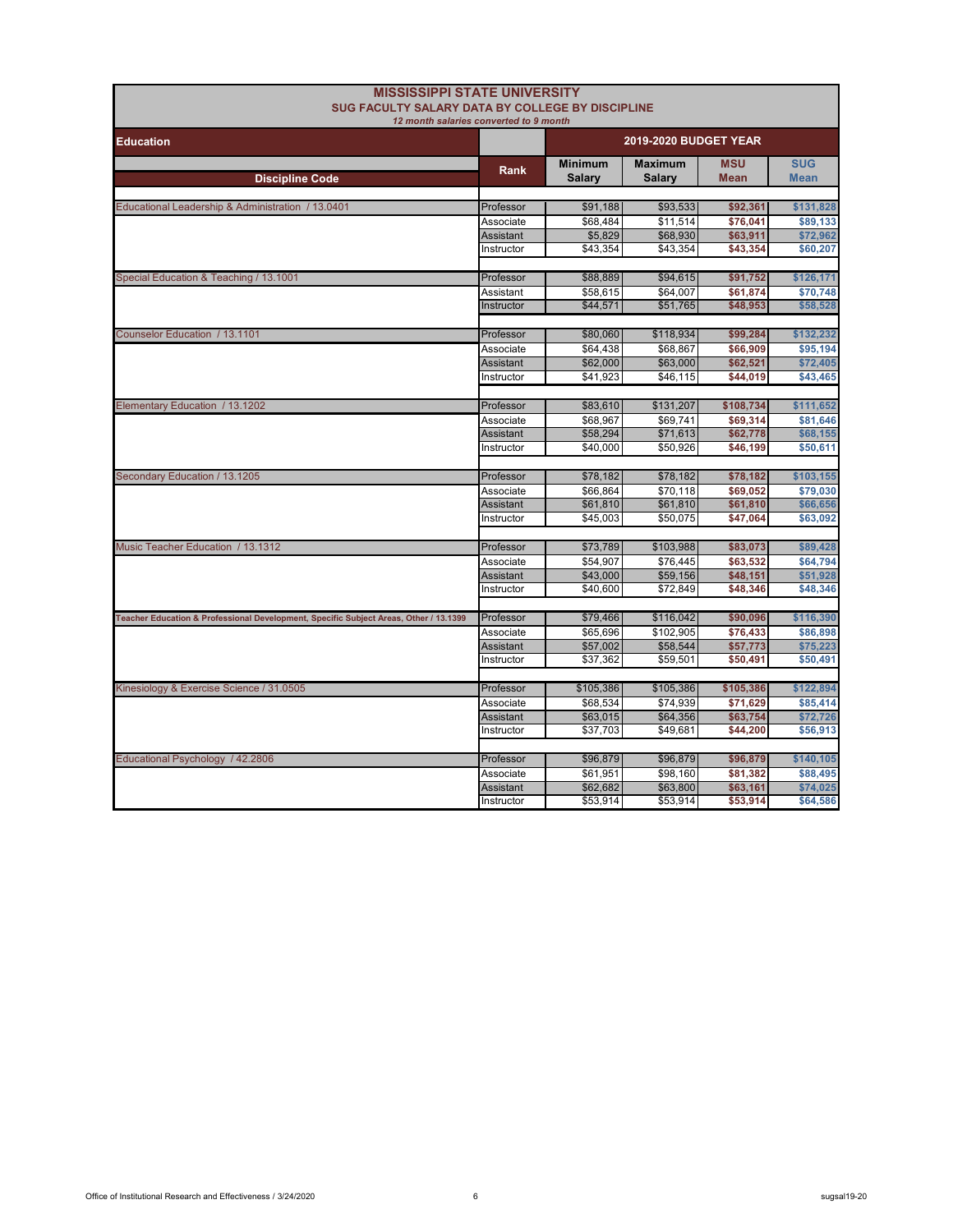|                                                                 | <b>MISSISSIPPI STATE UNIVERSITY</b>    |                      |                              |                       |                        |
|-----------------------------------------------------------------|----------------------------------------|----------------------|------------------------------|-----------------------|------------------------|
| SUG FACULTY SALARY DATA BY COLLEGE BY DISCIPLINE                | 12 month salaries converted to 9 month |                      |                              |                       |                        |
| <b>Engineering</b>                                              |                                        |                      | <b>2019-2020 BUDGET YEAR</b> |                       |                        |
|                                                                 |                                        | <b>Minimum</b>       | <b>Maximum</b>               | <b>MSU</b>            | <b>SUG</b>             |
| <b>Discipline Code</b>                                          | Rank                                   | <b>Salary</b>        | <b>Salary</b>                | <b>Mean</b>           | <b>Mean</b>            |
|                                                                 |                                        |                      |                              |                       |                        |
| Computer & Information Sciences / 11.0101                       | Professor                              | \$124,908            | \$152,148                    | \$133,274             | \$185,206              |
|                                                                 | Associate<br><b>Assistant</b>          | \$93.064<br>\$65,440 | \$115,219<br>\$94,793        | \$104,458<br>\$85,884 | \$127,211<br>\$112,495 |
|                                                                 | Instructor                             | \$45,000             | \$50,794                     | \$46,617              | \$67,712               |
|                                                                 |                                        |                      |                              |                       |                        |
| Aerospace Engineering / 14.0201                                 | Professor                              | \$119,610            | \$138,009                    | \$129,180             | \$180,090              |
|                                                                 | Associate                              | \$96,145             | \$124,341                    | \$105,178             | \$122.429              |
|                                                                 | <b>Assistant</b>                       | \$70,000             | \$89,066                     | \$82,418              | \$96,234               |
|                                                                 | Instructor                             | \$62,400             | \$68,675                     | \$64,404              | \$80,502               |
| Bioengineering & Biomedical Engineering / 14.0501               | Professor                              | \$122,322            | \$135,293                    | \$128,808             | \$179,060              |
| (Also in Ag & Life Sciences)                                    | Associate                              | $\overline{$}75,105$ | \$104.429                    | \$93,923              | \$117,187              |
|                                                                 | <b>Assistant</b>                       | \$69,743             | \$82,418                     | \$76,080              | \$94,370               |
|                                                                 |                                        |                      |                              |                       |                        |
| <b>Chemical Engineering / 14.0701</b>                           | Professor                              | \$107,149            | \$129,090                    | \$121,013             | \$179,509              |
|                                                                 | Associate                              | \$95,730             | \$129,036                    | \$11,313              | \$121,420              |
|                                                                 | <b>Assistant</b>                       | \$82,171             | \$91,809                     | \$87,702              | \$96,403               |
| Civil Engineering / 14.0801                                     | Professor                              | \$115,811            | \$138,785                    | \$129,138             | \$161,138              |
|                                                                 | Associate                              | \$90.018             | \$109.618                    | \$98.540              | \$110,807              |
|                                                                 | <b>Assistant</b>                       | \$86,530             | \$110,594                    | \$94,663              | \$95,804               |
|                                                                 |                                        |                      |                              |                       |                        |
| Computer Engineering / 14.0901                                  | Professor                              | \$124,278            | \$124,278                    | \$124,278             | \$144,255              |
|                                                                 | Associate                              | \$97,015             | \$112,200                    | \$104,608             | \$108,792              |
|                                                                 | Assistant                              | \$70,773             | \$101,764                    | \$89,805              | \$93,235               |
| Electrical & Electronics Engineering / 14.1001                  | Professor                              | \$123,850            | \$165,802                    | \$149,786             | \$168,501              |
|                                                                 | Associate                              | \$89,737             | \$128,767                    | \$110,864             | \$119,190              |
|                                                                 | <b>Assistant</b>                       | \$54,431             | \$107,100                    | \$87,976              | \$98,658               |
|                                                                 | Instructor                             | \$54,785             | \$54,785                     | \$54,785              | \$75,347               |
|                                                                 |                                        |                      |                              |                       |                        |
| Mechanical Engineering / 14.1901                                | Professor                              | \$126,610            | \$172,302                    | \$149,067             | \$172,907              |
|                                                                 | Associate                              | \$104,796            | \$124,310                    | \$114,288             | \$114,921              |
|                                                                 | <b>Assistant</b><br>Instructor         | \$68,882<br>\$60,000 | \$153,370                    | \$90,965              | \$96,568               |
|                                                                 |                                        |                      | \$68,747                     | \$64,371              | \$74,900               |
| Industrial Engineering / 14.3501                                | Professor                              | \$133,436            | \$137,319                    | \$135,378             | \$169,088              |
|                                                                 | Associate                              | \$94,610             | \$106,860                    | \$100,735             | \$113,854              |
|                                                                 | <b>Assistant</b>                       | \$79,682             | \$121,483                    | \$95,902              | \$97,346               |
|                                                                 | Instructor                             | \$65,000             | \$65,000                     | \$65,000              | \$85,503               |
|                                                                 | Associate                              |                      |                              |                       |                        |
| Industrial Technology/Technician / 15.0612                      | Assistant                              | \$72,671<br>\$59,000 | \$72,671<br>\$62,500         | \$72,671<br>\$60,750  | \$72,671<br>\$60,750   |
|                                                                 | Instructor                             | \$41,638             | \$53,000                     | \$48,698              | \$48,698               |
|                                                                 |                                        |                      |                              |                       |                        |
| Industrial Production Technologies/Technicians, Other / 15.0699 | Associate                              | \$102,167            | \$108,751                    | \$105,459             | \$105,459              |
|                                                                 | Assistant                              | \$69,743             | \$82,581                     | \$76,162              | \$76,162               |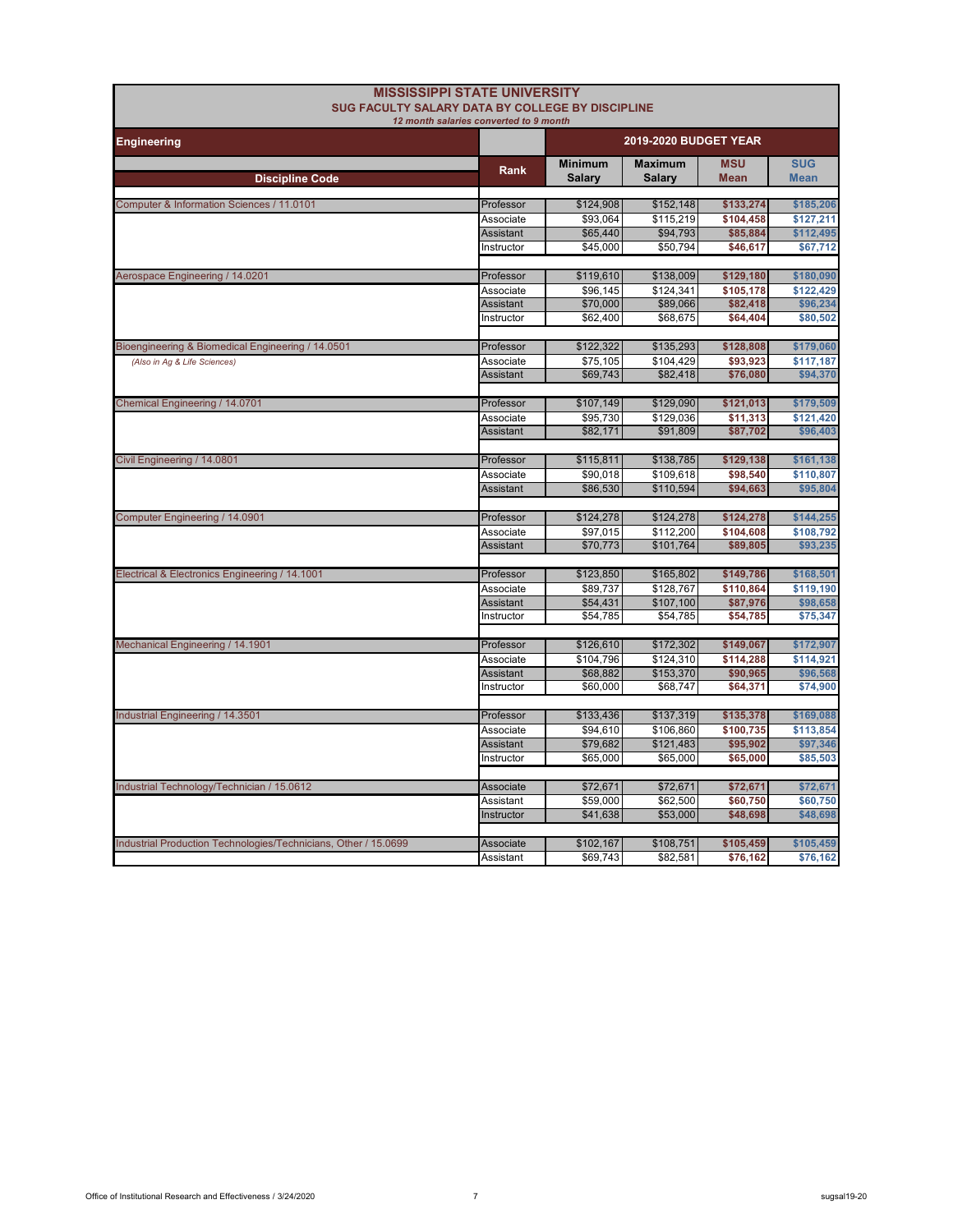| <b>MISSISSIPPI STATE UNIVERSITY</b><br><b>SUG FACULTY SALARY DATA BY COLLEGE BY DISCIPLINE</b> | 12 month salaries converted to 9 month |                          |                          |                           |                           |
|------------------------------------------------------------------------------------------------|----------------------------------------|--------------------------|--------------------------|---------------------------|---------------------------|
| <b>Forest Resources</b>                                                                        | <b>2019-2020 BUDGET YEAR</b>           |                          |                          |                           |                           |
| <b>Discipline Code</b>                                                                         | Rank                                   | <b>Minimum</b><br>Salary | <b>Maximum</b><br>Salary | <b>MSU</b><br><b>Mean</b> | <b>SUG</b><br><b>Mean</b> |
| Natural Resources/Conservation, General / 03.0101                                              | <b>Assistant</b>                       | \$63,204                 | \$80,000                 | \$70,090                  | \$73,898                  |
| Forest Sciences and Biology / 03.0502                                                          | Professor                              | \$81,079                 | \$143,150                | \$97,415                  | \$98,742                  |
|                                                                                                | Associate<br><b>Assistant</b>          | \$69,958<br>\$64,588     | \$84,093<br>\$74,937     | \$78,748<br>\$71,303      | \$81,481<br>\$69,987      |
|                                                                                                | Instructor                             | \$52,574                 | \$52,574                 | \$52,574                  | \$52,574                  |
| Wood Science & Wood Products/Pulp & Paper Technology / 03.0509                                 | Professor                              | \$86,657                 | \$133,334                | \$106,636                 | \$110,100                 |
|                                                                                                | Associate                              | \$82,036                 | \$82,036                 | \$82,036                  | \$85,896                  |
|                                                                                                | Assistant                              | \$70,304                 | \$73,611                 | \$72,762                  | \$77,966                  |
| Wildlife, Fish & Wildlands Science & Management / 03.0601                                      | Professor                              | \$82,991                 | \$118,610                | \$96,964                  | \$109,494                 |
|                                                                                                | Associate                              | \$72,952                 | \$73.677                 | \$73,273                  | \$81,685                  |
|                                                                                                | <b>Assistant</b>                       | \$64,364                 | \$81,199                 | \$73,489                  | \$73,250                  |
|                                                                                                | Instructor                             | \$50,552                 | \$65,000                 | \$58,763                  | \$55,909                  |